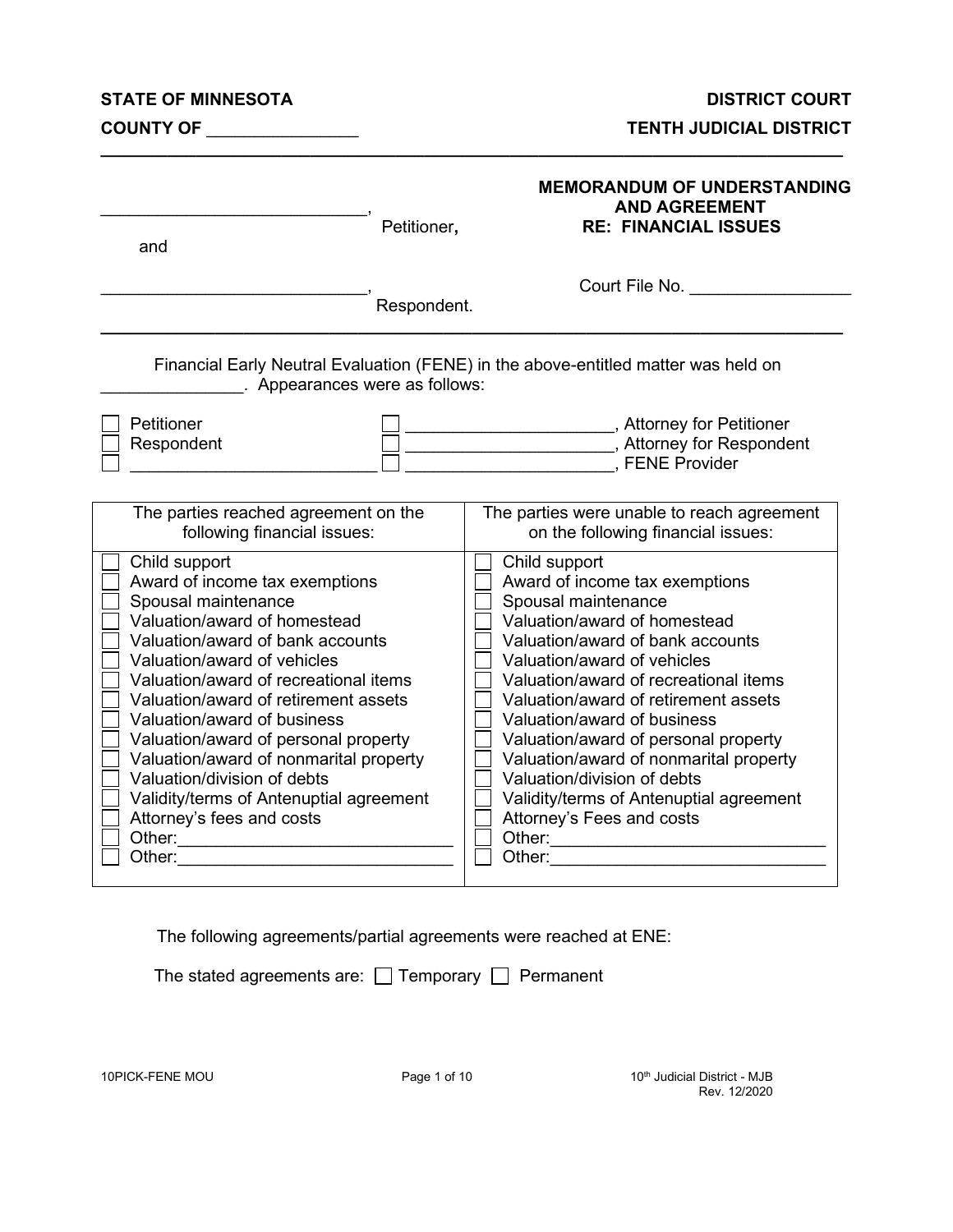# **CHILD SUPPORT**

| No agreement                    | Agreement reached as follows:                                                                                                                                                                                                     |
|---------------------------------|-----------------------------------------------------------------------------------------------------------------------------------------------------------------------------------------------------------------------------------|
|                                 | A Child Support Guidelines Worksheet is attached hereto as Exhibit A.                                                                                                                                                             |
| <b>Petitioner's Employment:</b> |                                                                                                                                                                                                                                   |
|                                 |                                                                                                                                                                                                                                   |
|                                 |                                                                                                                                                                                                                                   |
|                                 | <b>Respondent's Employment:</b>                                                                                                                                                                                                   |
|                                 |                                                                                                                                                                                                                                   |
|                                 |                                                                                                                                                                                                                                   |
| <b>Petitioner</b>               | Does not receive public assistance.<br>Receives public assistance for the benefit of _________________ through<br>County as follows:                                                                                              |
| <b>Respondent</b>               | $\Box$ Does not receive public assistance.<br>Receives public assistance for the benefit of _________________ through<br><b>County as follows:</b>                                                                                |
| child(ren):                     | <b>Parenting Time Overnights:</b><br>The parties agree that each parent has the following number of annual overnights with the minor                                                                                              |
| Petitioner: _____________       | Respondent: ____________                                                                                                                                                                                                          |
| <b>Basic Support:</b>           |                                                                                                                                                                                                                                   |
|                                 | □ ______________ to pay \$________ per month basic support beginning ____________, as<br>a guideline calculation.<br>_______________ to pay \$________ per month basic support beginning ____________, as<br>a deviation based on |
|                                 |                                                                                                                                                                                                                                   |

**Medical Support:**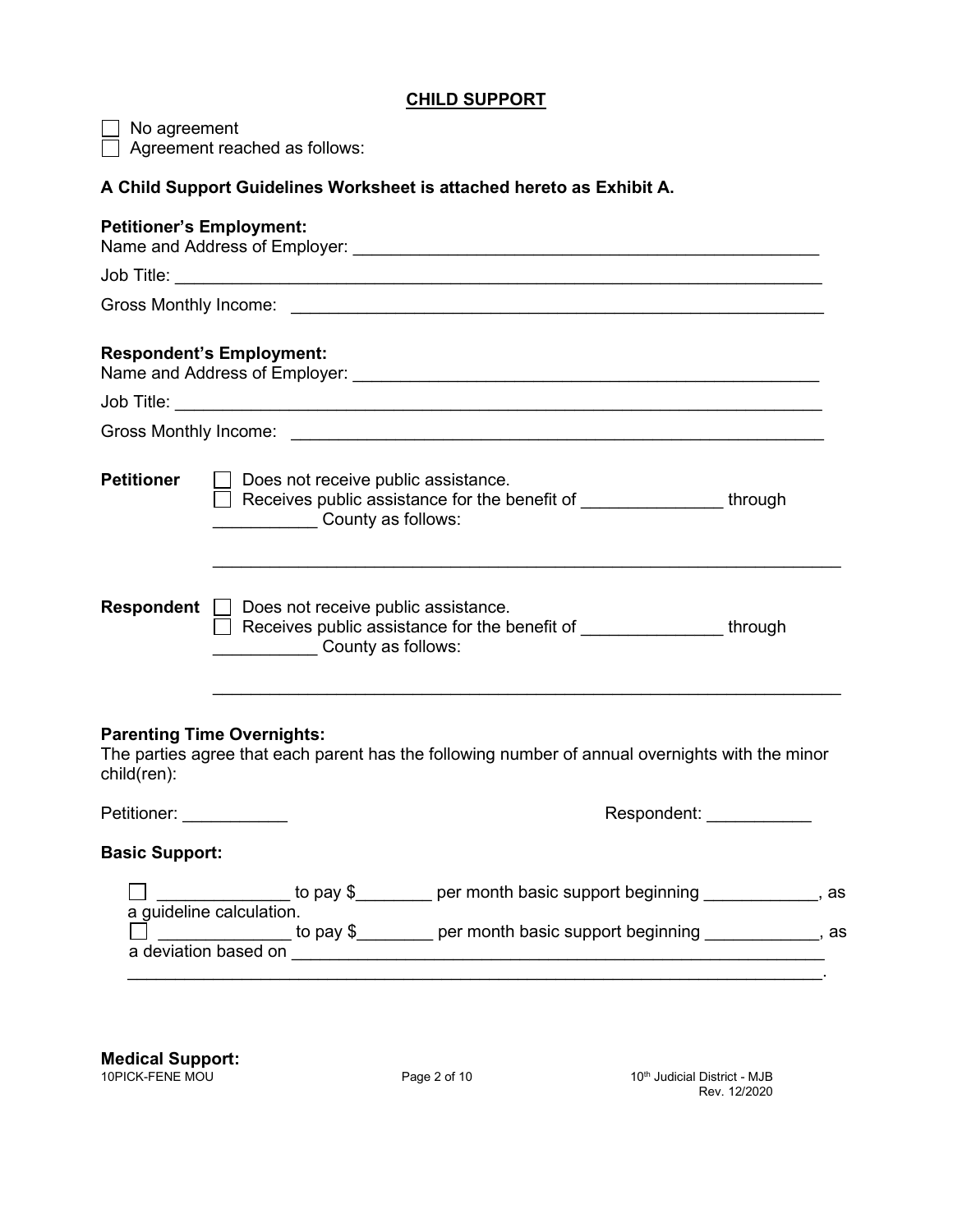| to obtain/maintain medical insurance beginning ____________________.                                                                                                                                                                                                                                                                                                                                                                                                                                                                          |
|-----------------------------------------------------------------------------------------------------------------------------------------------------------------------------------------------------------------------------------------------------------------------------------------------------------------------------------------------------------------------------------------------------------------------------------------------------------------------------------------------------------------------------------------------|
| The monthly cost of the medical insurance for minor children is _______________________.                                                                                                                                                                                                                                                                                                                                                                                                                                                      |
| Later and the obtain/maintain dental insurance beginning Later and Later and Later and Later and Later and Later and Later and Later and Later and Later and Later and Later and Later and Later and Later and Later and Later                                                                                                                                                                                                                                                                                                                |
| The monthly cost of the dental insurance for minor children is ___________________________.                                                                                                                                                                                                                                                                                                                                                                                                                                                   |
| □ <u>_____________</u> to pay \$_______ per month medical support beginning ____________ as<br>a guideline calculation.                                                                                                                                                                                                                                                                                                                                                                                                                       |
| the contract of the contract of the contract of the contract of the contract of the contract of the contract of                                                                                                                                                                                                                                                                                                                                                                                                                               |
| □ _____________ to pay ____% and ____________ to pay _____% of the uninsured<br>and unreimbursed health care related expenses beginning ____________, as a guideline<br>calculation.                                                                                                                                                                                                                                                                                                                                                          |
| □ ______________ to pay ____% and ___________ to pay ____% of the uninsured<br>and unreimbursed health care related expenses beginning ___________________as a deviation based<br>on <u>the contract of the contract of the contract of the contract of the contract of the contract of the contract of the contract of the contract of the contract of the contract of the contract of the contract of the contra</u><br><u> 1989 - 1989 - 1989 - 1989 - 1989 - 1989 - 1989 - 1989 - 1989 - 1989 - 1989 - 1989 - 1989 - 1989 - 1989 - 19</u> |
| <b>Child Care Support:</b>                                                                                                                                                                                                                                                                                                                                                                                                                                                                                                                    |
| The monthly cost of work-related and/or employment related child care costs are _____________,<br>and they are incurred by: $\Box$ Petitioner $\Box$ Respondent.                                                                                                                                                                                                                                                                                                                                                                              |
| to pay \$________ per month child care support beginning _________<br>as a guideline calculation.                                                                                                                                                                                                                                                                                                                                                                                                                                             |
| _ to pay \$_________ per month child care support beginning _____________,                                                                                                                                                                                                                                                                                                                                                                                                                                                                    |
| <b>INCOME TAX EXEMPTION(S)</b>                                                                                                                                                                                                                                                                                                                                                                                                                                                                                                                |
| No agreement<br>Agreement reached as follows: Effective and commencing with the tax year<br>the income tax exemptions relative to the joint minor child(ren) shall be awarded as follows:                                                                                                                                                                                                                                                                                                                                                     |

\_\_\_\_\_\_\_\_\_\_\_\_\_\_\_\_\_\_\_\_\_\_\_\_\_\_\_\_\_\_\_\_\_\_\_\_\_\_\_\_\_\_\_\_\_\_\_\_\_\_\_\_\_\_\_\_\_\_\_\_\_\_\_\_\_\_\_\_\_\_\_\_\_\_\_\_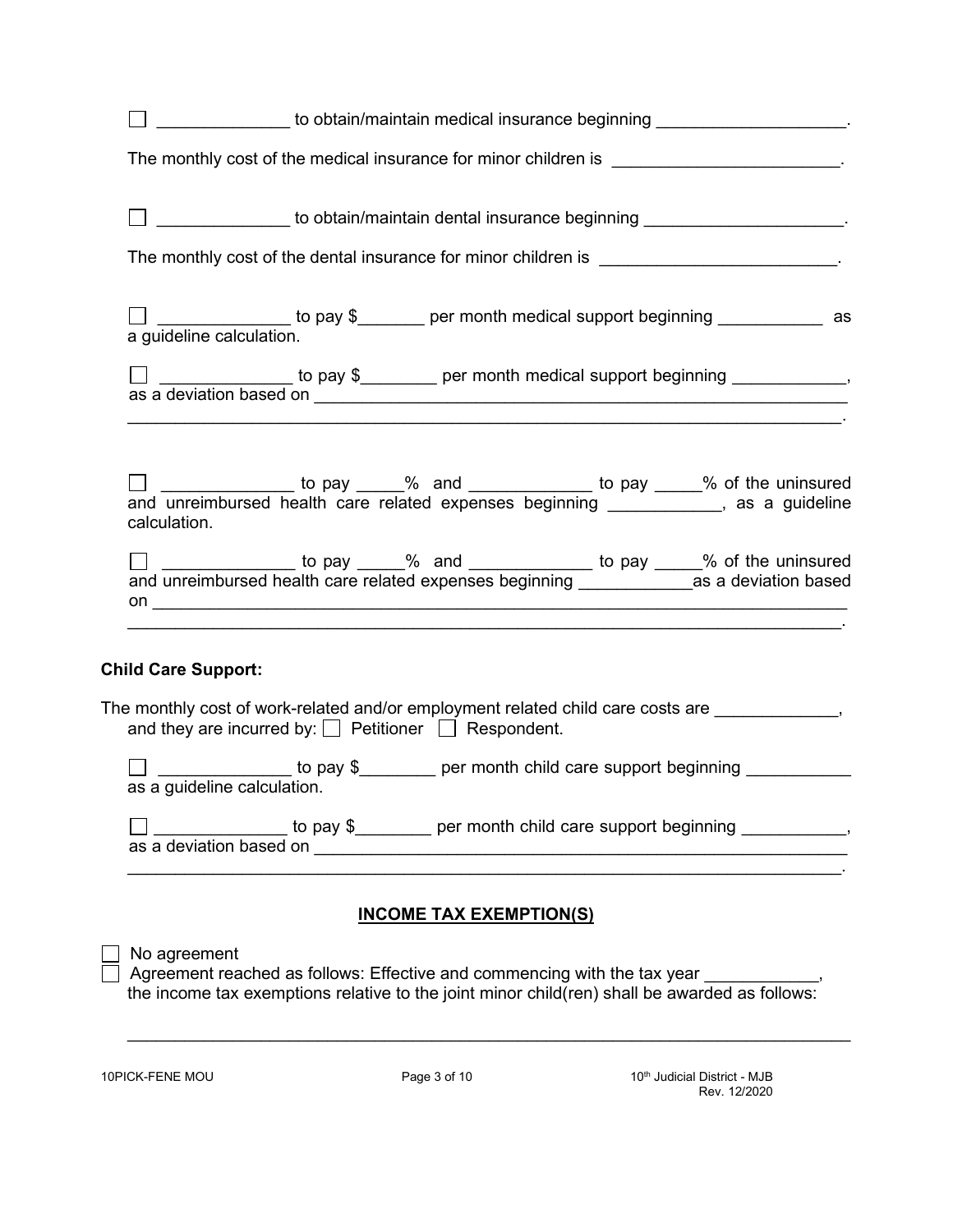|  |  | <b>SPOUSAL MAINTENANCE</b> |  |
|--|--|----------------------------|--|
|  |  |                            |  |

\_\_\_\_\_\_\_\_\_\_\_\_\_\_\_\_\_\_\_\_\_\_\_\_\_\_\_\_\_\_\_\_\_\_\_\_\_\_\_\_\_\_\_\_\_\_\_\_\_\_\_\_\_\_\_\_\_\_\_\_\_\_\_\_\_\_\_\_\_\_\_\_\_\_\_\_ \_\_\_\_\_\_\_\_\_\_\_\_\_\_\_\_\_\_\_\_\_\_\_\_\_\_\_\_\_\_\_\_\_\_\_\_\_\_\_\_\_\_\_\_\_\_\_\_\_\_\_\_\_\_\_\_\_\_\_\_\_\_\_\_\_\_\_\_\_\_\_\_\_\_\_\_

| ,我们也不能在这里的人,我们也不能在这里的人,我们也不能在这里的人,我们也不能在这里的人,我们也不能在这里的人,我们也不能在这里的人,我们也不能在这里的人,我们也                                                         |
|-------------------------------------------------------------------------------------------------------------------------------------------|
|                                                                                                                                           |
|                                                                                                                                           |
|                                                                                                                                           |
|                                                                                                                                           |
|                                                                                                                                           |
|                                                                                                                                           |
|                                                                                                                                           |
|                                                                                                                                           |
|                                                                                                                                           |
|                                                                                                                                           |
| Respondent shall be awarded all right, title,<br>interest and equity in and to the homestead real property subject to all encumbrances of |
|                                                                                                                                           |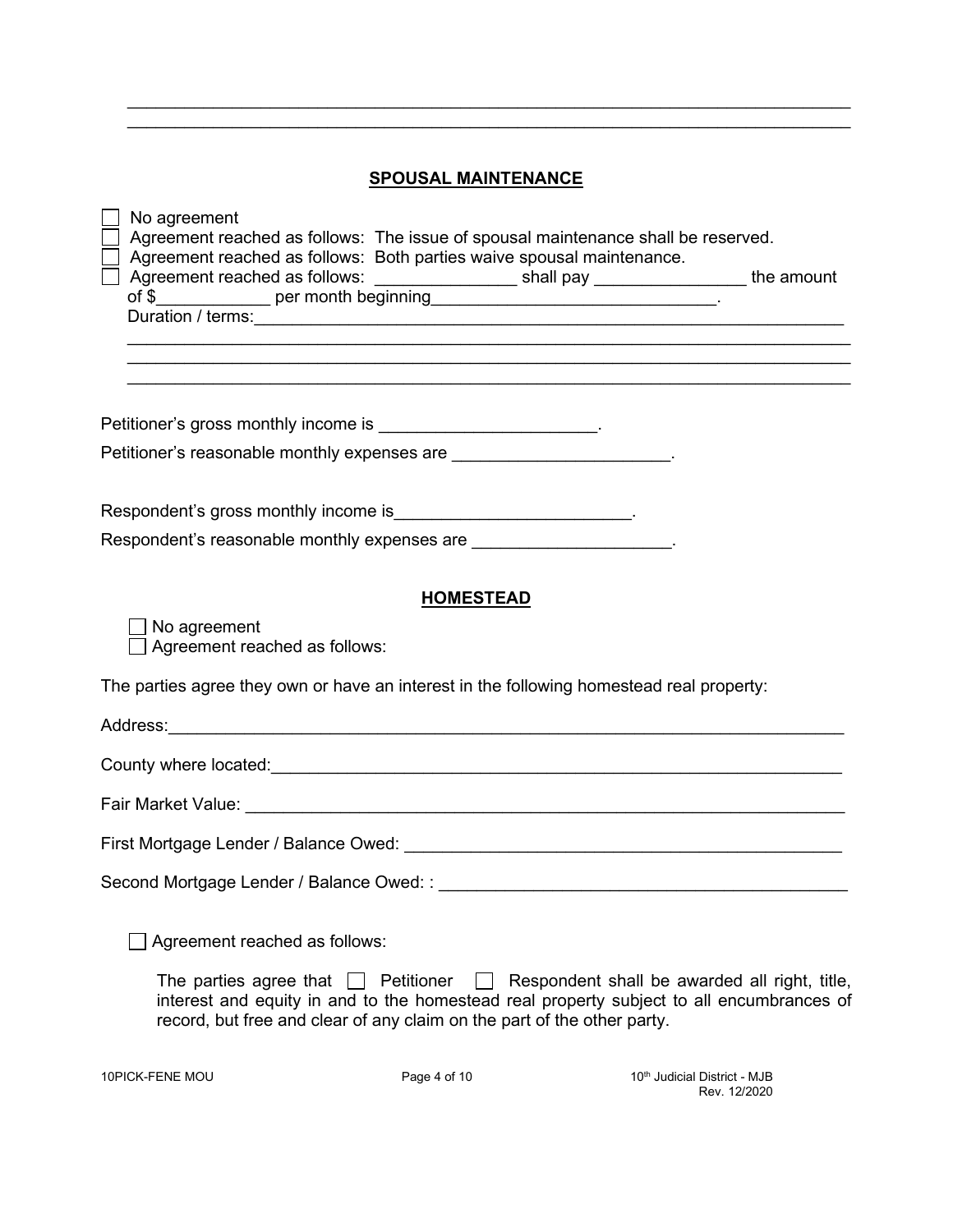| Petitioner                                       | payment whatsoever regarding said real property.                                     | Respondent shall be solely liable for utilities, maintenance, and all<br>payments of principal, interest, taxes and insurance on said real property and shall<br>indemnify and hold the other party harmless from any liability or obligation to make any |                    |  |  |
|--------------------------------------------------|--------------------------------------------------------------------------------------|-----------------------------------------------------------------------------------------------------------------------------------------------------------------------------------------------------------------------------------------------------------|--------------------|--|--|
| Agreement reached as follows:                    |                                                                                      |                                                                                                                                                                                                                                                           |                    |  |  |
|                                                  |                                                                                      | Said homestead shall be listed on the market for sale per the following terms:<br>(i.e. sale terms, occupancy / payments during pending sale / award of net proceeds)                                                                                     |                    |  |  |
|                                                  |                                                                                      |                                                                                                                                                                                                                                                           |                    |  |  |
|                                                  |                                                                                      |                                                                                                                                                                                                                                                           |                    |  |  |
|                                                  | Agreement reached relative to disposition of the homestead real property as follows: |                                                                                                                                                                                                                                                           |                    |  |  |
|                                                  |                                                                                      |                                                                                                                                                                                                                                                           |                    |  |  |
|                                                  |                                                                                      |                                                                                                                                                                                                                                                           |                    |  |  |
|                                                  | <b>BANK ACCOUNTS</b>                                                                 |                                                                                                                                                                                                                                                           |                    |  |  |
| No agreement<br>Agreement reached as follows:    |                                                                                      |                                                                                                                                                                                                                                                           |                    |  |  |
|                                                  | agree the same shall be awarded as indicated:                                        | The parties agree they own and/or have an interest in the following bank accounts, and they                                                                                                                                                               |                    |  |  |
| <b>Financial Institution /</b><br><u>Account</u> | <b>Name on Account</b>                                                               | <b>Approximate Value</b>                                                                                                                                                                                                                                  | <b>Awarded to:</b> |  |  |
|                                                  |                                                                                      |                                                                                                                                                                                                                                                           |                    |  |  |
|                                                  |                                                                                      |                                                                                                                                                                                                                                                           |                    |  |  |
|                                                  |                                                                                      |                                                                                                                                                                                                                                                           |                    |  |  |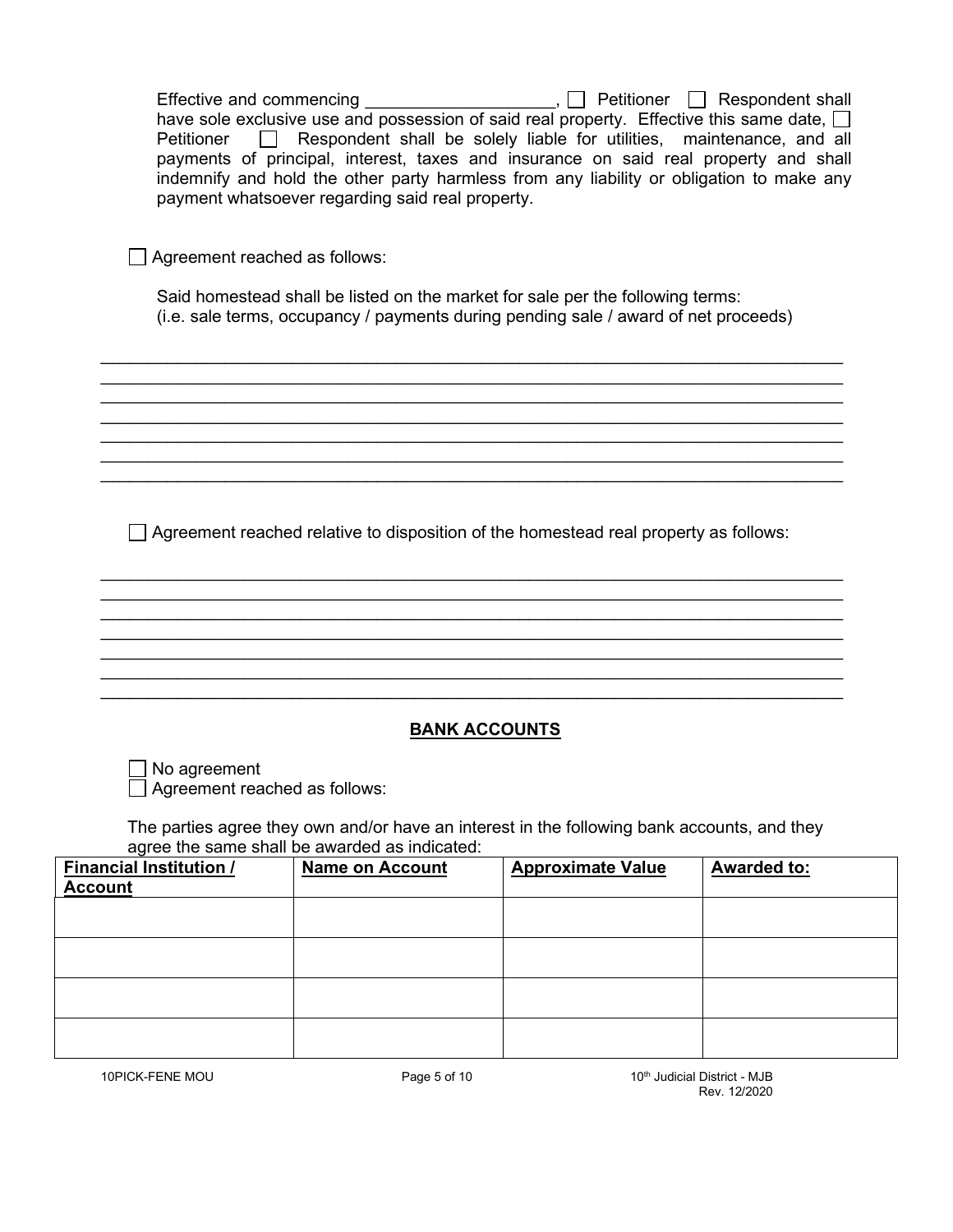### **VEHICLES**

■ No agreement

Agreement reached as follows:

The parties agree they own and/or have an interest in the following vehicles, and they agree the same shall be awarded as indicated:

| Year, Make, Model | <b>Approximate</b><br><b>Encumbrance</b> | <b>Approximate</b><br><b>Value</b> | <b>Awarded to:</b><br>(Subject to<br>Encumbrance) |
|-------------------|------------------------------------------|------------------------------------|---------------------------------------------------|
|                   |                                          |                                    |                                                   |
|                   |                                          |                                    |                                                   |
|                   |                                          |                                    |                                                   |
|                   |                                          |                                    |                                                   |

## **RECREATIONAL ITEMS**

No agreement

Agreement reached as follows:

The parties agree they own and/or have an interest in the following recreational items, and they agree the same shall be awarded as indicated:

| Year, Make, Model | <b>Approximate</b><br><b>Encumbrance</b> | <b>Approximate</b><br><b>Value</b> | <b>Awarded to:</b><br>(Subject to<br>Encumbrance) |
|-------------------|------------------------------------------|------------------------------------|---------------------------------------------------|
|                   |                                          |                                    |                                                   |
|                   |                                          |                                    |                                                   |
|                   |                                          |                                    |                                                   |

## **RETIREMENT ASSETS**

No agreement

Agreement reached as follows:

The parties agree they own and/or have an interest in the following retirement interests and/or investment accounts, and they agree the same shall be awarded as indicated:

| <b>Financial Institution /</b><br><b>Account Type</b> | <b>Name on Account</b> | <b>Approximate Value</b> | <b>Awarded to /</b><br>Percentage or<br>amount awarded: |
|-------------------------------------------------------|------------------------|--------------------------|---------------------------------------------------------|
|                                                       |                        |                          |                                                         |
|                                                       |                        |                          |                                                         |
|                                                       |                        |                          |                                                         |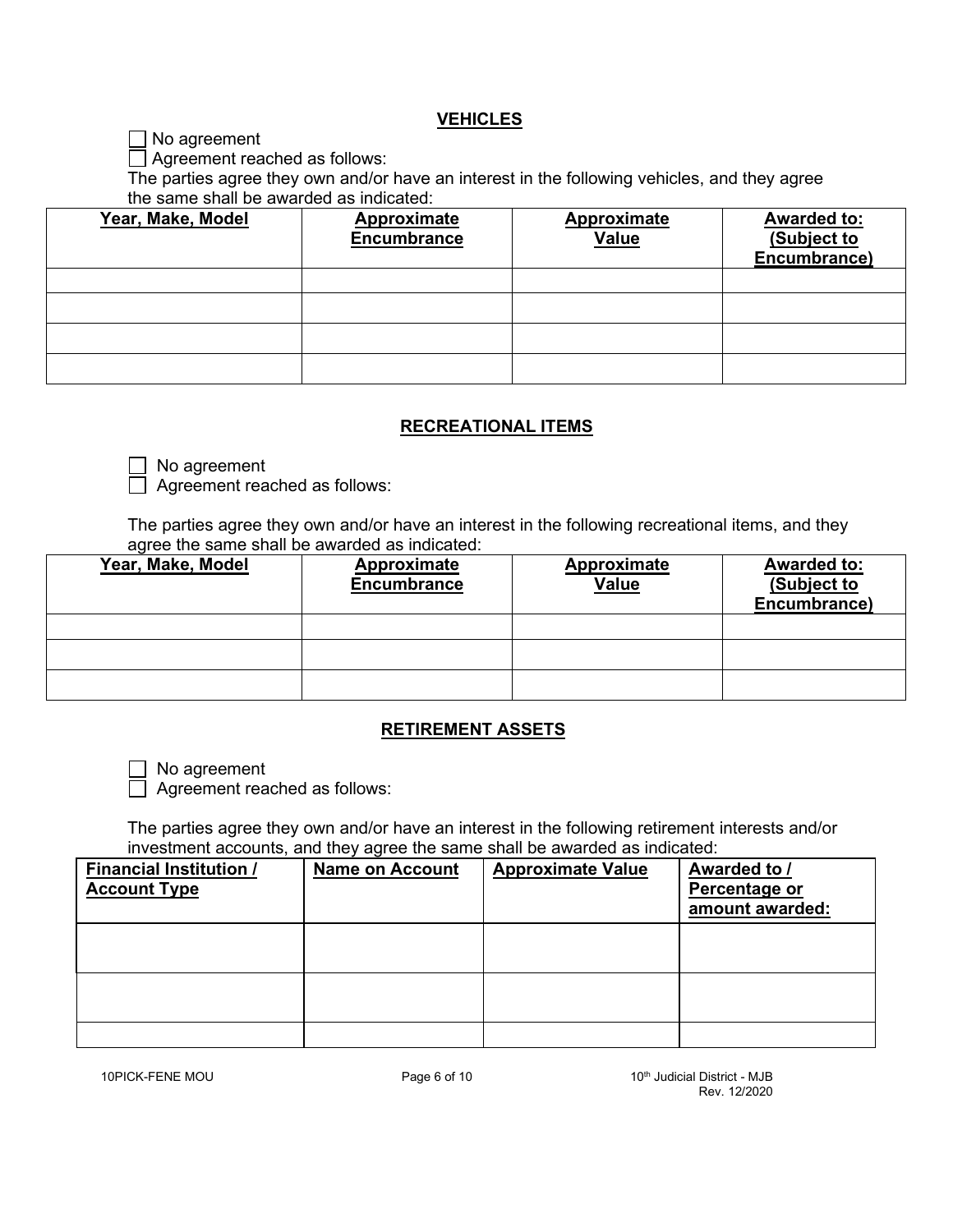# **OTHER RETIREMENT ASSET AGREEMENT TERMS:**

 $\_$  , and the set of the set of the set of the set of the set of the set of the set of the set of the set of the set of the set of the set of the set of the set of the set of the set of the set of the set of the set of th \_\_\_\_\_\_\_\_\_\_\_\_\_\_\_\_\_\_\_\_\_\_\_\_\_\_\_\_\_\_\_\_\_\_\_\_\_\_\_\_\_\_\_\_\_\_\_\_\_\_\_\_\_\_\_\_\_\_\_\_\_\_\_\_\_\_\_\_\_\_\_\_\_\_\_\_\_\_ \_\_\_\_\_\_\_\_\_\_\_\_\_\_\_\_\_\_\_\_\_\_\_\_\_\_\_\_\_\_\_\_\_\_\_\_\_\_\_\_\_\_\_\_\_\_\_\_\_\_\_\_\_\_\_\_\_\_\_\_\_\_\_\_\_\_\_\_\_\_\_\_\_\_\_\_\_\_  $\_$  , and the set of the set of the set of the set of the set of the set of the set of the set of the set of the set of the set of the set of the set of the set of the set of the set of the set of the set of the set of th  $\_$  , and the set of the set of the set of the set of the set of the set of the set of the set of the set of the set of the set of the set of the set of the set of the set of the set of the set of the set of the set of th \_\_\_\_\_\_\_\_\_\_\_\_\_\_\_\_\_\_\_\_\_\_\_\_\_\_\_\_\_\_\_\_\_\_\_\_\_\_\_\_\_\_\_\_\_\_\_\_\_\_\_\_\_\_\_\_\_\_\_\_\_\_\_\_\_\_\_\_\_\_\_\_\_\_\_\_\_\_

(i.e. QDRO preparation, Valuation Date, etc.)

#### **BUSINESS**

 $\Box$  No agreement  $\Box$  Agreement reached as follows:

The parties agree that the business known as \_\_\_\_\_\_\_\_\_\_\_\_\_\_\_\_\_\_\_\_\_\_\_\_\_\_\_\_\_\_\_\_\_\_\_\_\_\_\_ (name of business), valued at  $\_\_\_\_\_\_\_\_\_$ , shall be awarded as follows: $\_\_\_\_\_\_\_\_\_\_\_$ 

\_\_\_\_\_\_\_\_\_\_\_\_\_\_\_\_\_\_\_\_\_\_\_\_\_\_\_\_\_\_\_\_\_\_\_\_\_\_\_\_\_\_\_\_\_\_\_\_\_\_\_\_\_\_\_\_\_\_\_\_\_\_\_\_\_\_\_\_\_\_\_\_\_\_\_\_

## **PERSONAL PROPERTY**

 $\_$  , and the set of the set of the set of the set of the set of the set of the set of the set of the set of the set of the set of the set of the set of the set of the set of the set of the set of the set of the set of th

 $\Box$  No agreement

 $\Box$  Agreement reached as follows: The parties fairly and equitably divided their personal property at the time of their physical separation, and each party shall be awarded the personal property and household goods and furnishings currently in their possession.

 $\Box$  Agreement reached as follows:

The parties agree they own and/or have an interest in the following items of personal property, and they agree the same shall be awarded as indicated:

| <b>Item</b> | <b>Approximate Value</b> | <b>Awarded to:</b> |
|-------------|--------------------------|--------------------|
|             |                          |                    |
|             |                          |                    |
|             |                          |                    |
|             |                          |                    |
|             |                          |                    |
|             |                          |                    |
|             |                          |                    |
|             |                          |                    |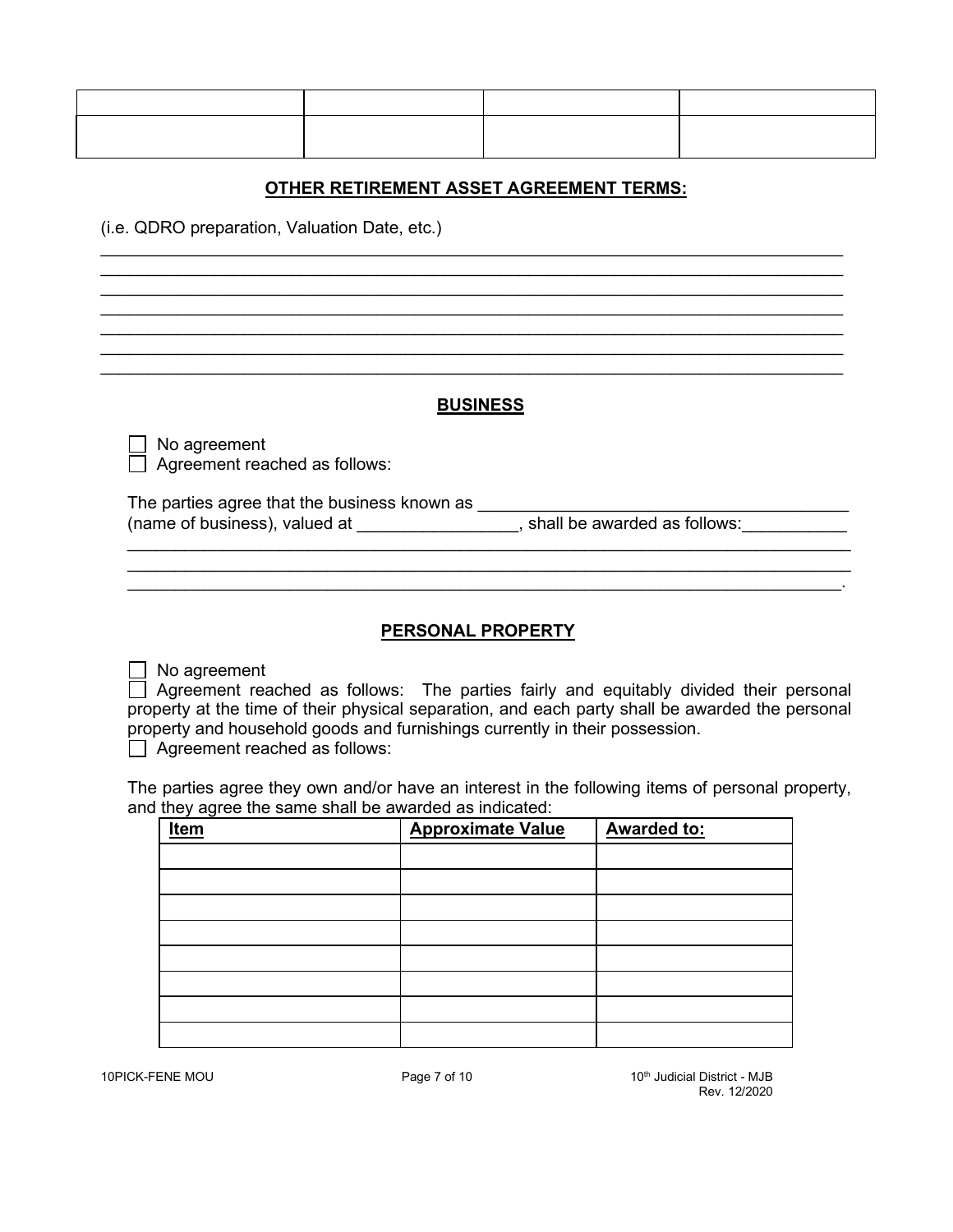#### **NONMARITAL PROPERTY**

No agreement

Agreement reached as follows:

The parties agree that  $\Box$  Petitioner  $\Box$  Respondent has the following nonmarital property, which he/she shall be awarded:

Asset / Value / Encumbrance: \_\_\_\_\_\_\_\_\_\_\_\_\_\_\_\_\_\_\_\_\_\_\_\_\_\_\_\_\_\_\_\_\_\_\_\_\_\_\_\_\_\_\_\_\_\_\_\_\_\_\_

Basis of nonmarital claim:

#### **DEBTS**

\_\_\_\_\_\_\_\_\_\_\_\_\_\_\_\_\_\_\_\_\_\_\_\_\_\_\_\_\_\_\_\_\_\_\_\_\_\_\_\_\_\_\_\_\_\_\_\_\_\_\_\_\_\_\_\_\_\_\_\_\_\_\_\_\_\_\_\_\_\_\_\_\_\_\_\_

No agreement

Agreement reached as follows:

The parties agree they have incurred the following debts and obligations, and they agree the indicated party shall assume and pay the stated debt:

| <b>Debt/Obligation</b> | <b>Approximate Balance</b> | <b>Named Debtor</b> | <b>Party to Assume</b><br>and Pay: |
|------------------------|----------------------------|---------------------|------------------------------------|
|                        |                            |                     |                                    |
|                        |                            |                     |                                    |
|                        |                            |                     |                                    |
|                        |                            |                     |                                    |
|                        |                            |                     |                                    |
|                        |                            |                     |                                    |

### **ANTENUPTIAL AGREEMENT**

 $\Box$  The parties did not execute an antenuptial agreement.

No agreement was reached as to validity/terms of the antenuptial agreement.

 $\Box$  The parties agree that the antenuptial agreement is valid and enforceable as follows:

\_\_\_\_\_\_\_\_\_\_\_\_\_\_\_\_\_\_\_\_\_\_\_\_\_\_\_\_\_\_\_\_\_\_\_\_\_\_\_\_\_\_\_\_\_\_\_\_\_\_\_\_\_\_\_\_\_\_\_\_\_\_\_\_\_\_\_\_\_\_\_\_\_\_\_\_ \_\_\_\_\_\_\_\_\_\_\_\_\_\_\_\_\_\_\_\_\_\_\_\_\_\_\_\_\_\_\_\_\_\_\_\_\_\_\_\_\_\_\_\_\_\_\_\_\_\_\_\_\_\_\_\_\_\_\_\_\_\_\_\_\_\_\_\_\_\_\_\_\_\_\_\_ \_\_\_\_\_\_\_\_\_\_\_\_\_\_\_\_\_\_\_\_\_\_\_\_\_\_\_\_\_\_\_\_\_\_\_\_\_\_\_\_\_\_\_\_\_\_\_\_\_\_\_\_\_\_\_\_\_\_\_\_\_\_\_\_\_\_\_\_\_\_\_\_\_\_\_\_ \_\_\_\_\_\_\_\_\_\_\_\_\_\_\_\_\_\_\_\_\_\_\_\_\_\_\_\_\_\_\_\_\_\_\_\_\_\_\_\_\_\_\_\_\_\_\_\_\_\_\_\_\_\_\_\_\_\_\_\_\_\_\_\_\_\_\_\_\_\_\_\_\_\_\_\_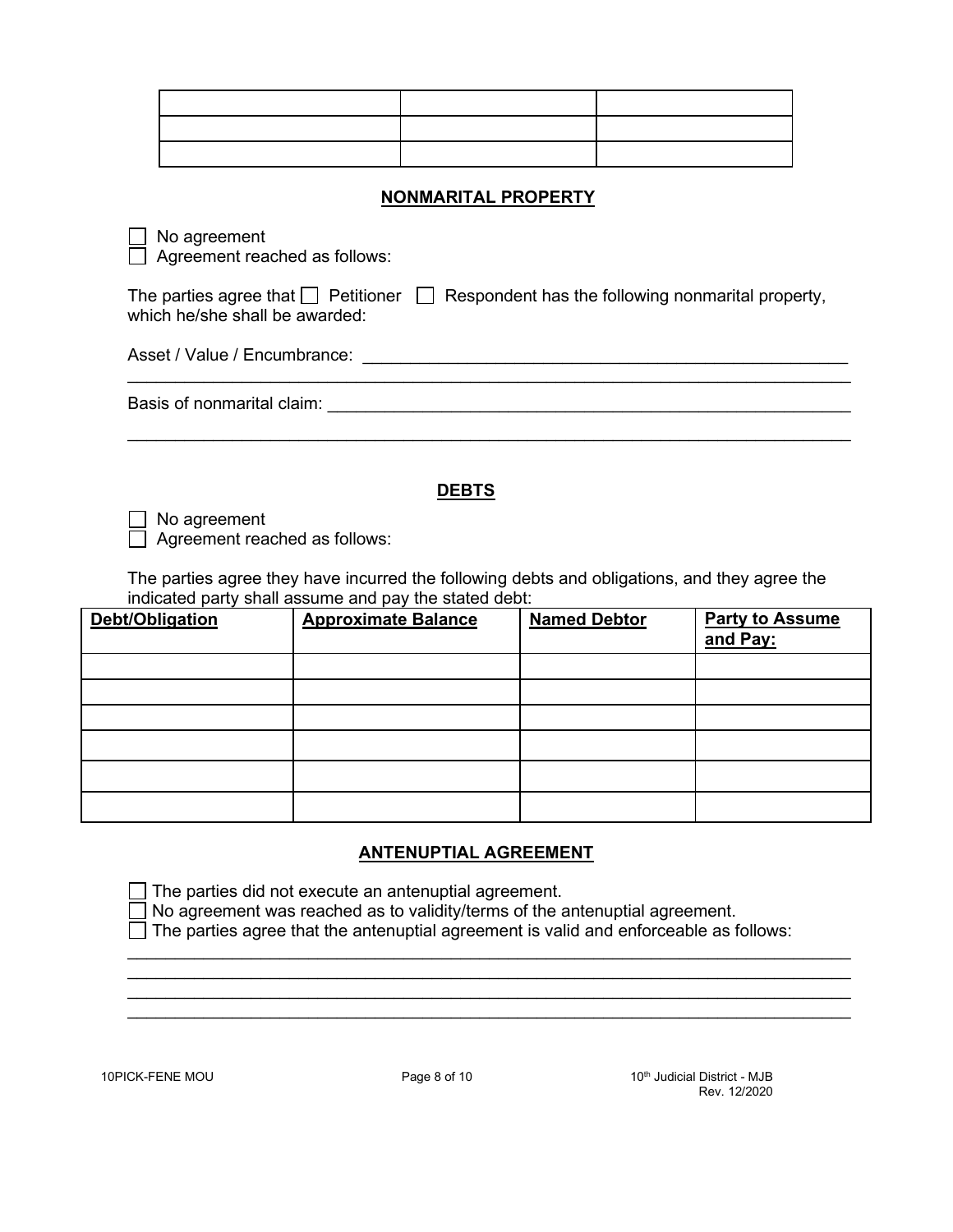# **ATTORNEYS FEES AND COSTS**

 $\Box$  No agreement  $\Box$  The parties agree that each party shall be responsible for and pay their own attorney's fees and costs.  $\Box$  The parties agree that \_\_\_\_\_\_\_\_\_\_\_\_\_\_\_\_\_\_\_\_ shall pay \_\_\_\_\_\_\_\_\_\_\_\_\_\_\_\_\_\_\_\_\_\_\_\_\_ the amount of \$ for attorney's fees and costs.

### **OTHER**  $\_$  , and the set of the set of the set of the set of the set of the set of the set of the set of the set of the set of the set of the set of the set of the set of the set of the set of the set of the set of the set of th

 $\_$  , and the set of the set of the set of the set of the set of the set of the set of the set of the set of the set of the set of the set of the set of the set of the set of the set of the set of the set of the set of th

\_\_\_\_\_\_\_\_\_\_\_\_\_\_\_\_\_\_\_\_\_\_\_\_\_\_\_\_\_\_\_\_\_\_\_\_\_\_\_\_\_\_\_\_\_\_\_\_\_\_\_\_\_\_\_\_\_\_\_\_\_\_\_\_\_\_\_\_\_\_\_\_\_\_\_\_\_\_ \_\_\_\_\_\_\_\_\_\_\_\_\_\_\_\_\_\_\_\_\_\_\_\_\_\_\_\_\_\_\_\_\_\_\_\_\_\_\_\_\_\_\_\_\_\_\_\_\_\_\_\_\_\_\_\_\_\_\_\_\_\_\_\_\_\_\_\_\_\_\_\_\_\_\_\_\_\_  $\_$  , and the set of the set of the set of the set of the set of the set of the set of the set of the set of the set of the set of the set of the set of the set of the set of the set of the set of the set of the set of th  $\_$  , and the set of the set of the set of the set of the set of the set of the set of the set of the set of the set of the set of the set of the set of the set of the set of the set of the set of the set of the set of th \_\_\_\_\_\_\_\_\_\_\_\_\_\_\_\_\_\_\_\_\_\_\_\_\_\_\_\_\_\_\_\_\_\_\_\_\_\_\_\_\_\_\_\_\_\_\_\_\_\_\_\_\_\_\_\_\_\_\_\_\_\_\_\_\_\_\_\_\_\_\_\_\_\_\_\_\_\_

 $\Box$  The parties may modify any portion of this agreement if they both agree to the changes.

□ The parties agree to attempt to resolve any dispute through a mediator qualified as a neutral under Rule 114.13 prior to scheduling a motion before this court on those issues should Early Neutral Evaluation fail to reach full settlement, if deemed appropriate. The parties agree to share equally in the cost of a mediator.

#### **ACKNOWLEDGMENTS:**

By signing below, I agree that I have read this agreement, have considered it carefully, fully understand the terms, and enter into the foregoing agreement freely and voluntarily. I fully understand that this agreement, upon approval by a District Court Judge, will become a fully enforceable court order, and I agree to be bound by all of its terms.

| Dated:                         |              | Dated:                                                   |
|--------------------------------|--------------|----------------------------------------------------------|
| Petitioner                     |              | Respondent                                               |
| Dated:                         |              | Dated:                                                   |
| <b>Attorney for Petitioner</b> |              | <b>Attorney for Respondent</b>                           |
| 10PICK-FENE MOU                | Page 9 of 10 | 10 <sup>th</sup> Judicial District - MJB<br>Rev. 12/2020 |